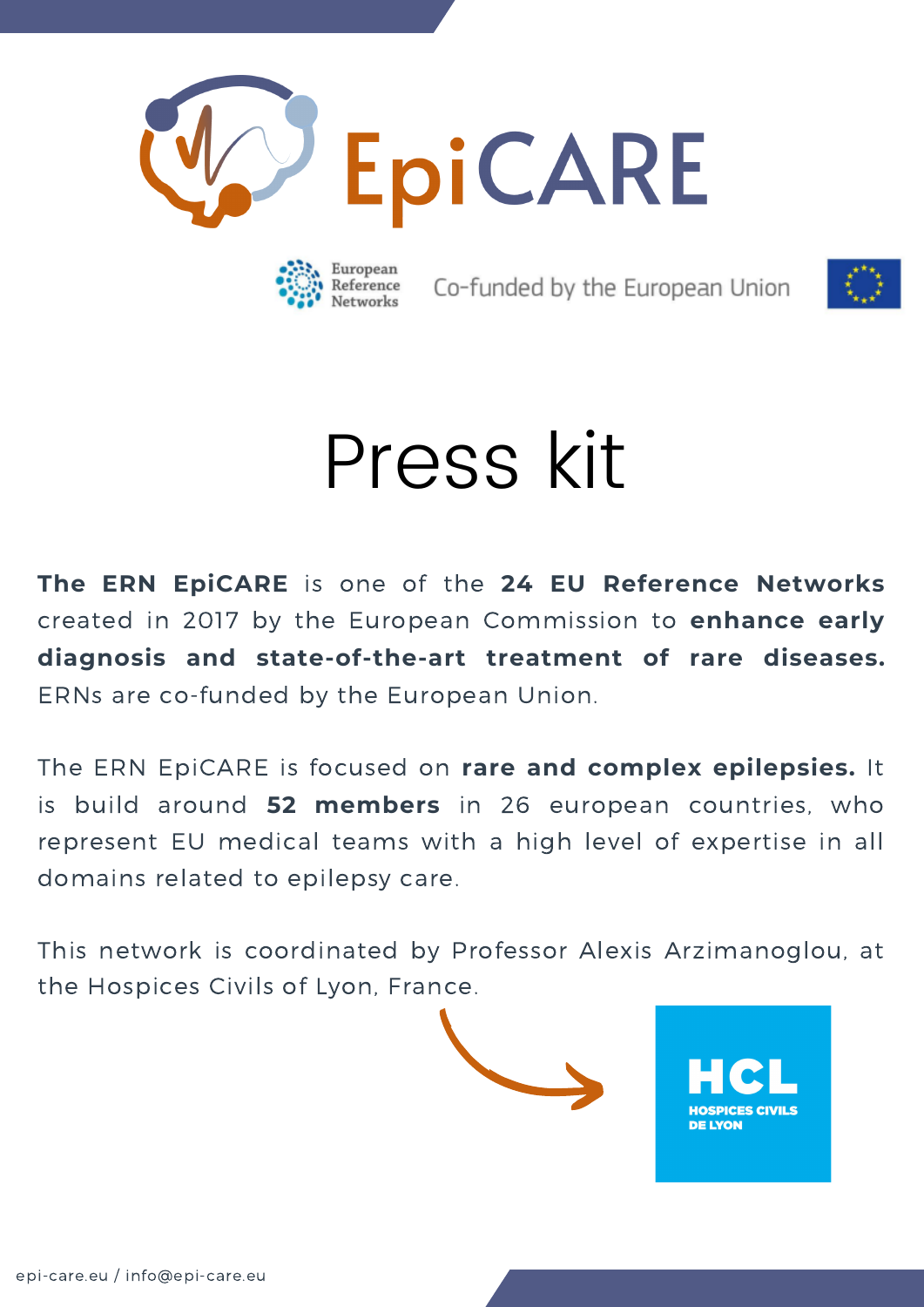

## What are the European Reference Networks?



**European Reference Networks**, or ERNs, are **virtual networks** involving specialist healthcare providers across Europe. Their **goal** is to **take on rare and complex diseases** or conditions that require **highly specialised treatment and a concentration of knowledge and resources**. Between 6000 and 8000 rare diseases affect 30 million people in the European Union.

Created in 2017 and **co-financed by the European Commission**, the ERNs are part of a broader EU strategy to make the national and **European health systems more efficient, accessible and resilient.** By consolidating knowledge and expertise scattered across countries, the ERNs will give healthcare providers access to a much larger pool of expertise. This will result in better chances for patients to receive an **accurate diagnosis and advice on the best treatment for their specific condition**.

Patient cannot contact directly ERNs; they first need their primary physician to refer them to an epilepsy centre, who will carry out the necessary assessment and contact an EpiCARE centre if needed.

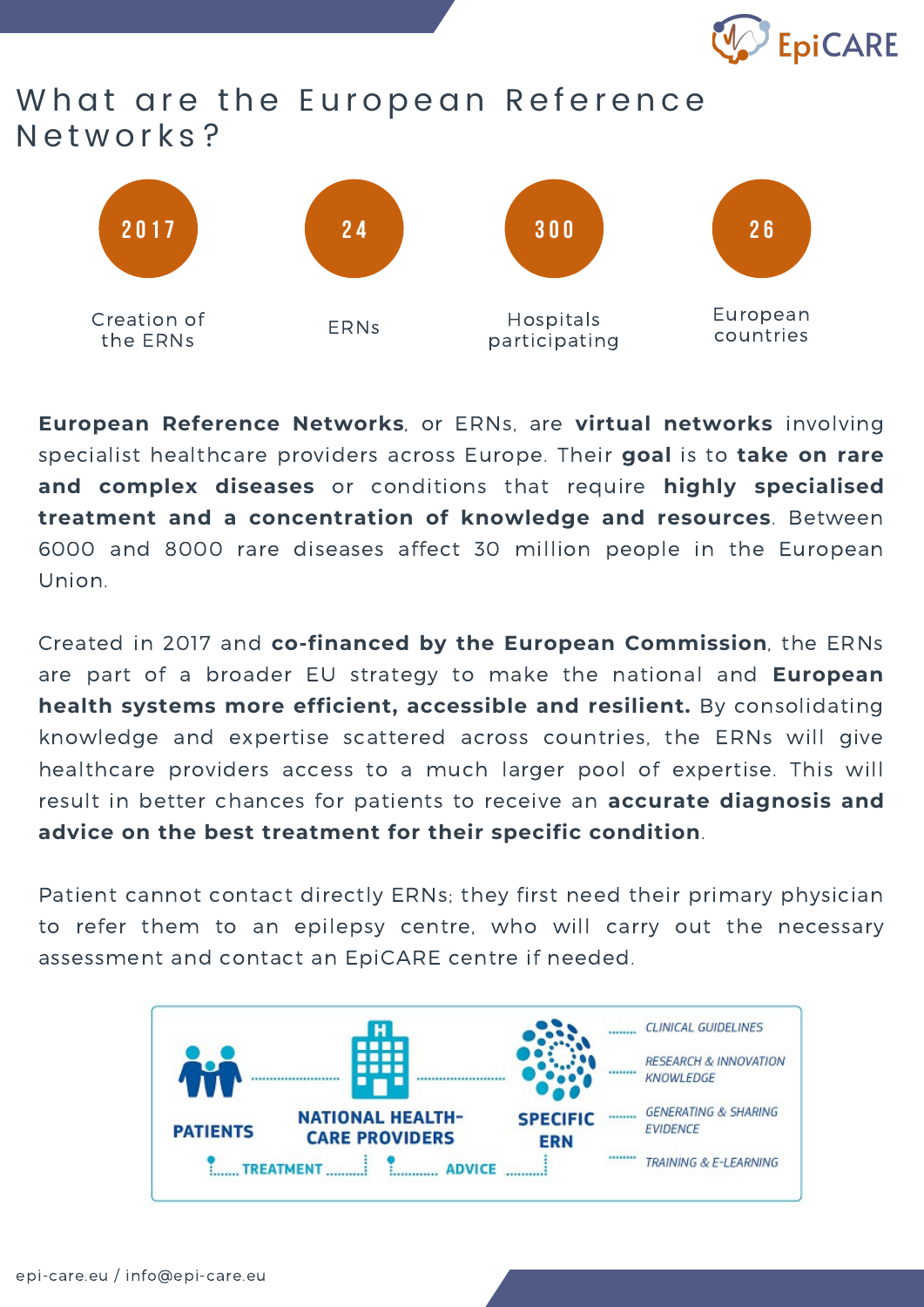

# E p i C A R E's history

collaboration between all of these centres, that we will strive to keep improving the standard of care for rare epilepsies, for all patients across the EU." - Alexis Arzimanoglou "EpiCARE is on the beginning of its journey. And it is through the

EpiCARE is the ERN focused on **rare and complex epilepsies**.

Since 2019, it is coordinated in France, by **Alexis Arzimanoglou**, head of the Paediatric Clinical Epileptology, Sleep Disorders and Functional Neurology Department at the University Hospital of Lyon.

Integrated in the **Research Department** (Direction de Recherche en Santé), the ERN EpiCARE is coordinated in the Hospices Civils de Lyon (Lyon University Hospitals).

The mission of hospitals is three-dimensional : improve and insure the continuity of medical and scientific knowledge for progression of care, insure that patients have access to the best care, and encourage innovative research to improve the standard of care. The HCL is proud to contribute to EpiCARE's goal of improving the knowledge on rare and complex epilepsies, and developing innovative treatments and diagnostic tools.

**EpiCARE's coordination team** is composed of :

- **Alexis Arzimanoglou**, coordinator of EpiCARE, HCL
- **Laurène Mathey**, coordination manager of EpiCARE, European Affairs Manager at the HCL
- **Nicola Openshaw-Lawrence**, E-learning and Data manager, CPMS coordinator, Great Ormond Street Hospital (London, UK)
- **Margaux Faure**, administration and project manager, European Affairs, **HCL**
- **Anne Robert**, communication manager, European Affairs, HCL
- **Sébile Tchaicha**, research projects manager, European Affairs, HCL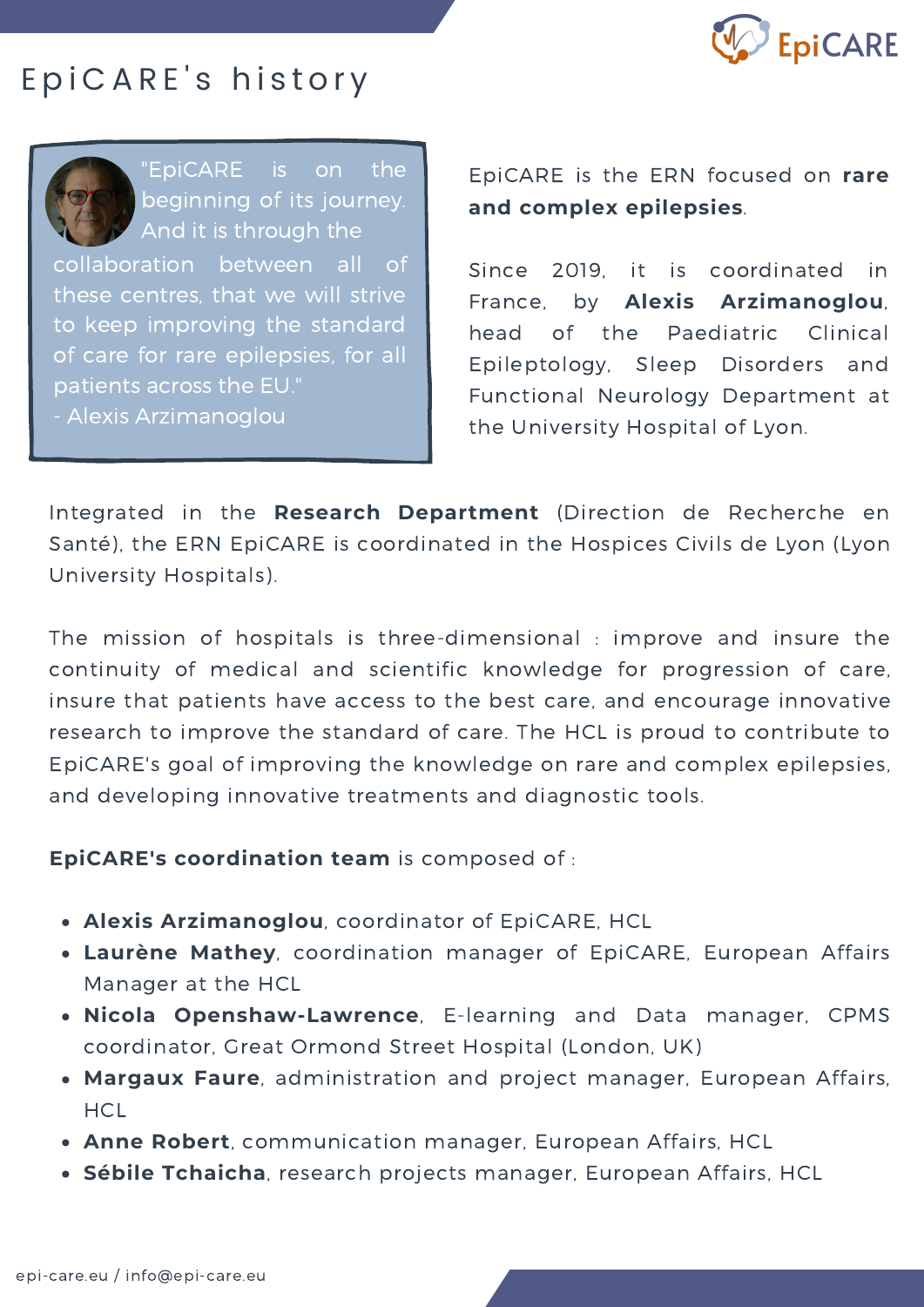



EpiCARE is composed of 38 full members and 12 affiliated. 14 new members were welcomed into the network in 2022.

The **Steering Committee**, composed of 27 members, meets once a month to discuss current issues and evaluate progress. A list of deliverables is expected by the European Commission, and each work group has expected results.

Once a year, a **General Assembly** is organised to bring together the Steering Committee, the leaders of each work groups and the representatives of each centre. This is the time to share progress, discuss hot topics and draw an outline of the future of the network.

This year, the General Assembly will take place in Lyon, on **February 17-18 2022.**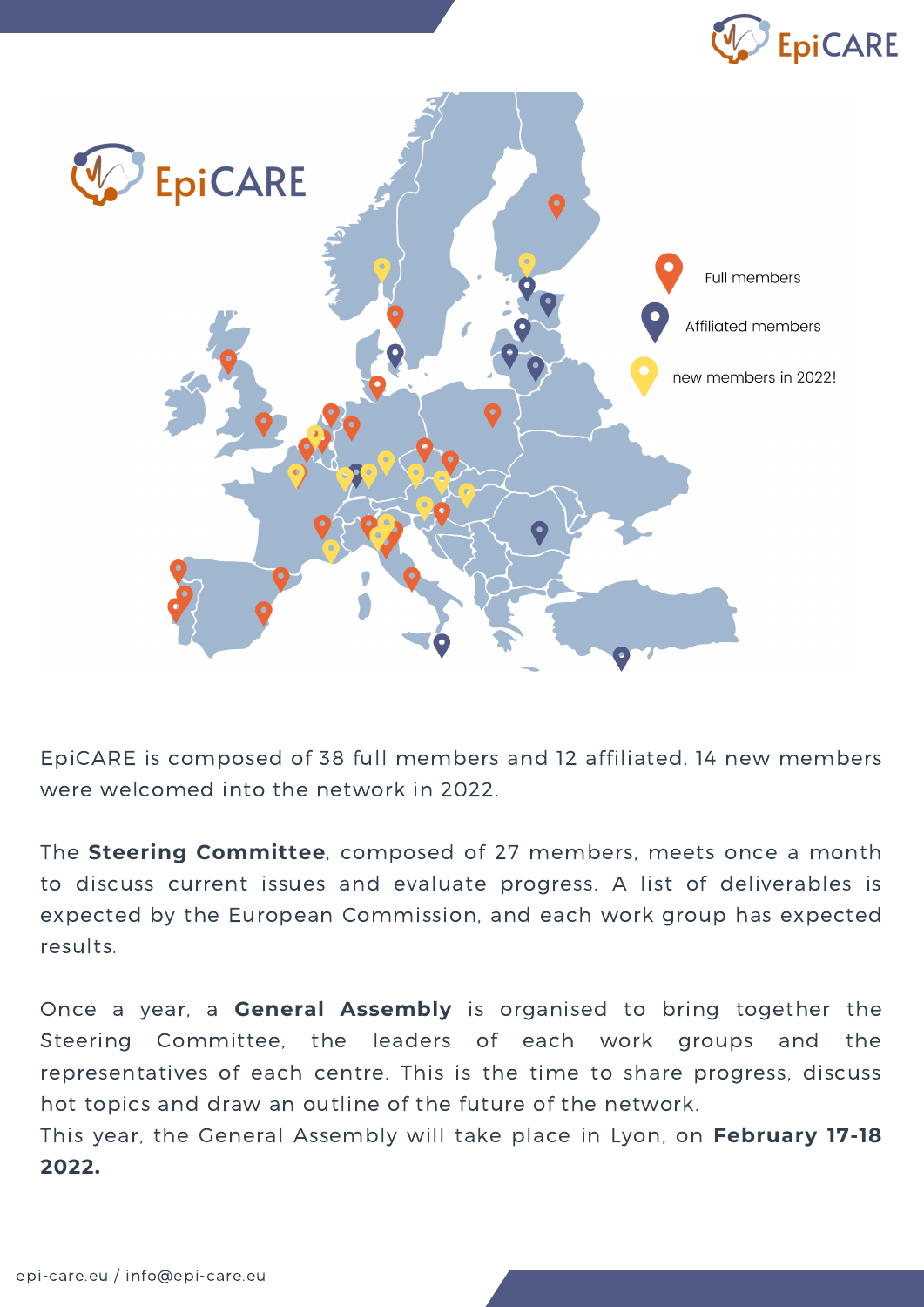

# EpiCARE's activities & projects

Traditionally, **epilepsy** has been treated as a single disease, but these conditions are increasingly viewed as a **group of rare and complex diseases**. ORPHANET — the portal for rare diseases and orphan drugs — lists **137 disorders with epilepsy as the predominant symptom.** However, many patients remain undiagnosed and without access to treatment.

The network aims to deliver full access and utilisation of pre-surgical evaluation and epilepsy surgery, to i**ncrease diagnosis** of rare epilepsies; to **enhance identification** of patients with treatable rare causes of epilepsy; to **increase access to specialised care**; and to **foster research on innovative causal treatments** in rare and complex epilepsies.

EpiCARE's members also develop and deliver **educational and training programs such as webinars and e-learning interactive cases, as well as guidelines**. They actively contribute to **clinical research programs and clinical trials** for the development of **new and safe innovative treatments.**

EpiCARE's activities include:

- **Sharing knowledge** in the form of publications, guidelines and protocols
- **Education and training** through webinars, practical tools and case discussions between clinicians to consult on particular cases
- Development of **highly specialized procedures** for diagnosis, innovative treatments and dissemination of knowledge through the Research Council
- **Networking** and **cooperation** between different stakeholders: clinicians, patient representatives, hospitals and epilepsy centres, the European Commission…

# **Structure**

The activities of the network are divided on 2 parts : diagnostics tools, and treatment option. There are also transversal work groups, for a total of 16 work groups (see schema below)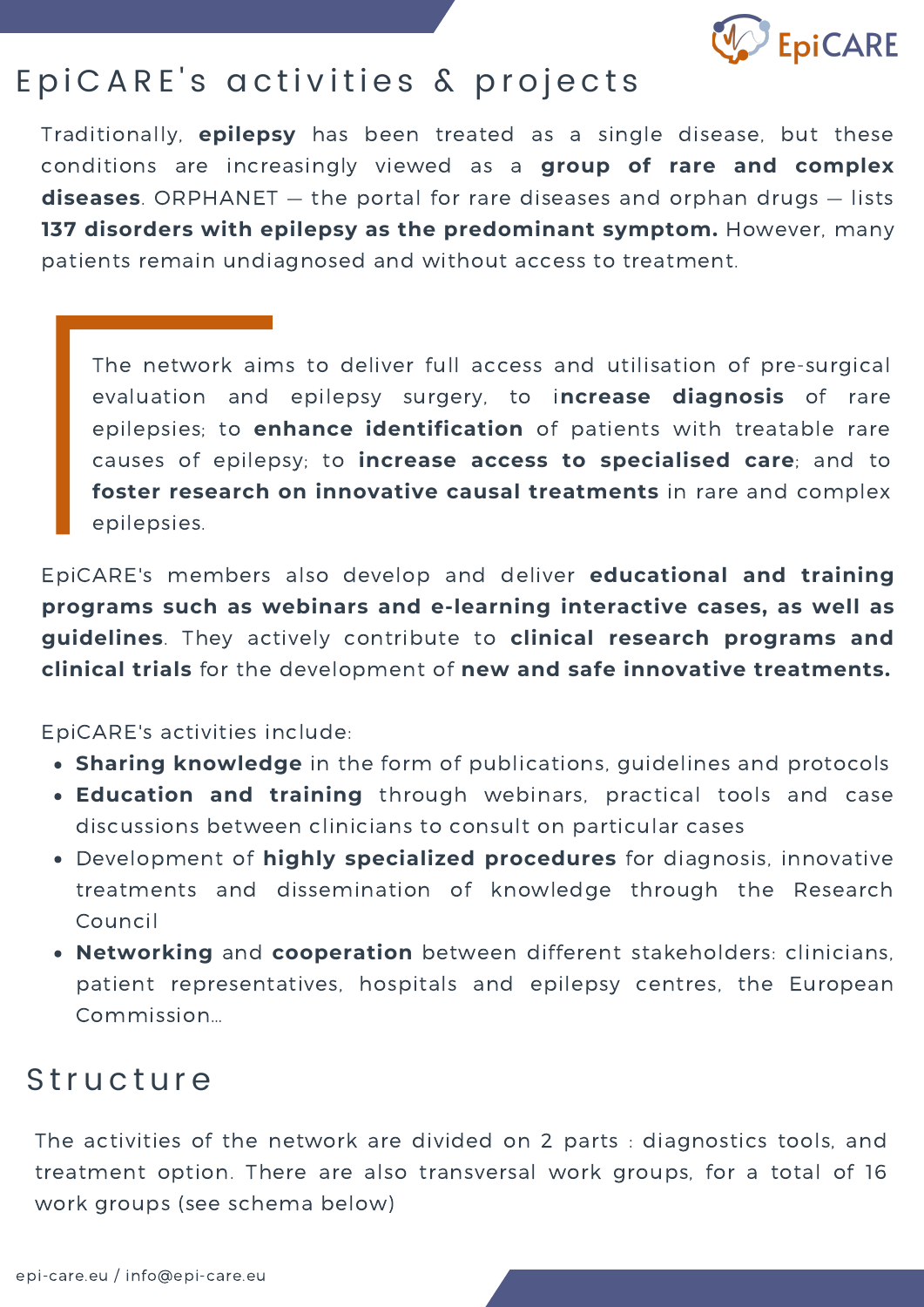

# E p i C A R E's activities & projects

**Network Coordination** 



Dissemination

EpiCARE's current actions are varied :

- **Research Council:** the goal of the RC is to **support research conducted by EpiCARE members,** with the aim to improve the quality and quantity of research within the network.
- **European Rare disease research Coordination and support Action (ERICA)**: this project promotes **inter-ERN research activities** by establishing firm collaborative ties with existing European and international infrastructures and consortia involved in rare disease research and innovation.
- **European Collaboration for Epilepsy Trials (ECET):** this project aims at **promoting the development of better treatments for people with epilepsy** and acquisition of knowledge for optimal application of epilepsy treatments
- **European Joint Programme for Rare Disease (EJP RD):** programme aiming to **create an effective rare diseases research ecosystem for progress and innovation**. The goal being to benefit people living with a rare disease.
- and many other projects in development! More information is available on the "EpiCARE's projects" section on the EpiCARE website.